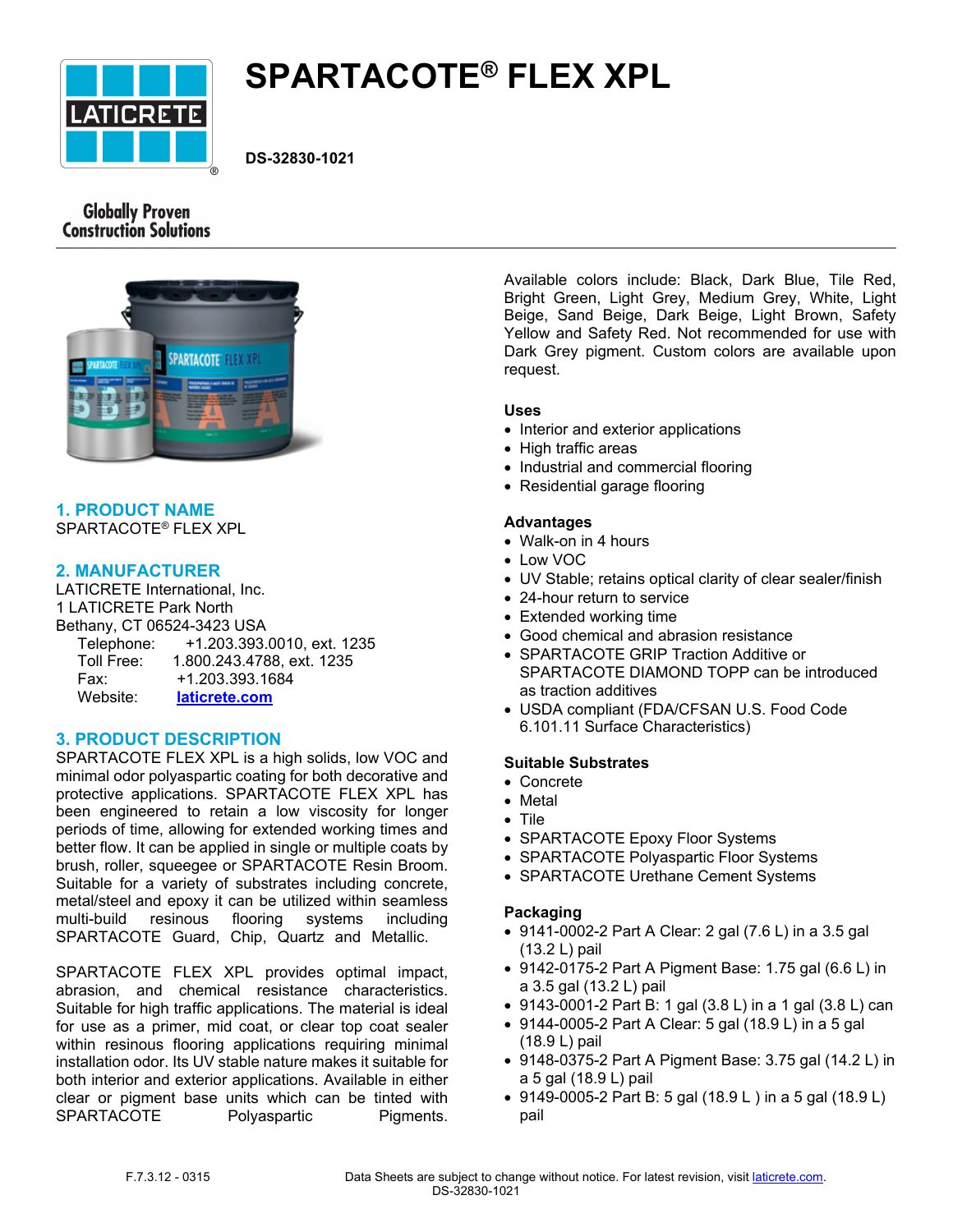#### **Approximate Coverage**

| <b>WFT</b>            | <b>DFT</b>            | Coverage                     |
|-----------------------|-----------------------|------------------------------|
| 6.0 mils              | 5.8 mils              | 267 ft $^{2}/$ gal           |
| $(0.15 \, \text{mm})$ | $(0.15 \, \text{mm})$ | $(6.6 \text{ m}^2/\text{L})$ |
| 7.0 mils              | 6.8 mils              | 229 $ft^{2}/gal$             |
| $(0.18$ mm $)$        | $(0.17 \, \text{mm})$ | $(5.6 \text{ m}^2/\text{L})$ |
| 8.0 mils              | 7.8 mils              | 201 ft $^{2}/$ gal           |
| $(0.20$ mm $)$        | $(0.20 \text{ mm})$   | (4.9 m <sup>2</sup> /L)      |
| 9.0 mils              | 8.7 mils              | 178 ft $^{2}/$ gal           |
| $(0.23 \text{ mm})$   | $(0.22 \text{ mm})$   | $(4.4 \text{ m}^2/\text{L})$ |
| 10.0 mils             | 9.7 mils              | 160 ft $^{2}$ /gal           |
| $(0.25 \, \text{mm})$ | $(0.25 \text{ mm})$   | $(3.9 \text{ m}^2/\text{L})$ |

WFT = Wet Film Thickness

DFT = Dry Film Thickness

Coverage values are approximate and will vary based on surface condition, preparation methods and application technique.

When using as a topcoat over chip or quartz broadcasts adjust estimates to account for additional required material.

#### **Shelf Life**

Factory sealed containers of this product are guaranteed to be of first quality for two (2) years.

#### **Limitations**

- Not intended for areas experiencing significant thermal shock on a continual basis.
- Please note that with all resinous coating systems, exterior full sun environments in warm climates may exhibit above average surface temperatures. This is especially true with darker finishes. As a result, resinous systems may not be ideally suited for exterior pool deck applications.

#### **Cautions**

- FOR PROFESSIONAL USE ONLY
- Thoroughly read all technical data sheets, application guidelines, warranty disclaimers and Safety Data Sheets (SDS) prior to use. Application guides depending on the system employed are available at www.laticrete.com.
- Wear protective gloves, protective clothing and eye protection.
- Harmful if inhaled. Avoid breathing vapors, mist or spray.
- Causes skin irritation. Rinse skin with water/shower. If skin irritation or rash occurs: Get medical advice/attention.
- Causes serious eye irritation. If in eyes: Rinse cautiously with water for several minutes. Remove contact lenses, if present and easy to do. Continue rinsing. If eye irritation persists: Get medical advice/attention.
- May be fatal if swallowed and enters airways. If swallowed: Immediately call a poison center/doctor. Do NOT induce vomiting.
- Keep out of reach of children.

# **4. TECHNICAL DATA**



## **VOC/LEED Product Information**

<100 g/L (as intended for use)

#### **Physical Properties**

| <b>Property</b> | <b>Test Method</b> | <b>Result</b>            |
|-----------------|--------------------|--------------------------|
| Adhesion        | ASTM D7234         | >300 psi                 |
|                 |                    | ( > 2.1 MPa)             |
|                 |                    | <b>Substrate Failure</b> |
| Tensile         | <b>ASTM D2370</b>  | 2575 psi                 |
| Strength        |                    | (17.8 MPa)               |
| Impact          | ASTM D5420         | 68 in-lb                 |
| Resistance      |                    | $(7.7 n-m)$              |
| Abrasion        | ASTM D4060         | 41 mg/cycle              |
| Resistance      | 1000 cycles        |                          |

## **Working Properties**

| <b>Property</b>          | Value                |
|--------------------------|----------------------|
| Mix Ratio                | 2 Part A: 1 Part B   |
|                          | by volume            |
| % Solids                 | 97% by weight        |
| <b>Working Time</b>      | 20 - 25 minutes      |
| Minimum Re-Coat Time     | 2 hours              |
| Maximum Re-Coat Time     | 24 hours             |
| Foot Traffic / Vehicular | 3-4 hours / 24 hours |
| Traffic                  |                      |

Working properties based on 70°F & 50% RH. Changes in ambient conditions may cause times to vary.

Specifications subject to change without notification. Results shown are typical but reflect test procedures used. Actual field performance will depend on installation methods and site conditions.

## **5. INSTALLATION**

#### **Surface Preparation - Concrete** Surfaces to be coated must be free of grease and any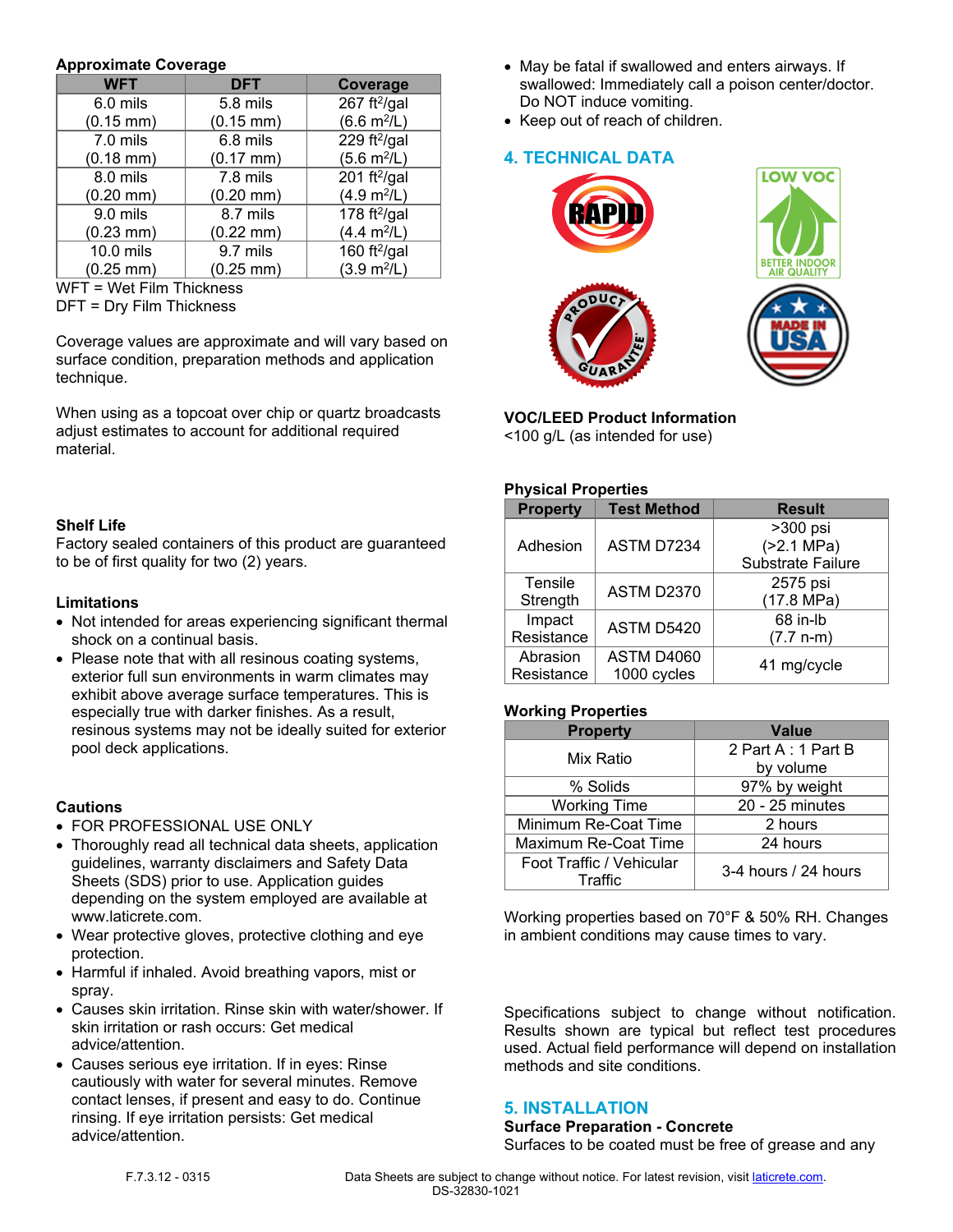other contaminants that may impede adhesion. Always check the surface for any bond inhibitors prior to application. Any repairs must be addressed prior to application and should be repaired in accordance with ICRI standards. Do not use Alcohol to clean prior to application.

Concrete must be mechanically profiled to an ICRI CSP-2. Ensure that all surface laitance is removed prior to coating. The prepared surface should have a tensile pulloff strength of 200 psi (1.4 MPa) or greater when tested in accordance with ASTM C1583. If wet grinding, surface must be allowed to completely dry prior to coating.

Concrete must be tested for relative humidity (RH) prior to installation of any coatings. The RH of the slab must not exceed 75% as tested per ASTM F2170. If RH measures 75% or greater, use LATICRETE® VAPOR BAN™ ER or SPARTACOTE Moisture Vapor Barrier.

#### **Surface Preparation - Over existing tile**

Refer to TDS 450: Installation Guideline for Installing SPARTACOTE over Existing Tiled Surfaces

#### **Surface Preparation - Metal/Steel**

Clean the surface per SSPC-SP1. Surfaces to be coated must be free of grease, oils, cutting fluids and any other contaminants that may impede adhesion. Always check the surface for any bond inhibitors prior to application.

For Steel: Shot blast the surface per SSPC-SP 6/NACE 3

For Stainless/Galvanized: Shot blast the surface per SSPC-SP16.

After shot blasting, perform a second solvent wipe of the surface to remove any residual dust or debris. Immediately coat the surface.

#### **Mixing**

Prior to mixing Part A and Part B, individually stir Part A for 2 minutes. Combine 2 Parts A to 1 Part B (2:1) by volume in a clean, dry working vessel. Mix using a slow speed drill mixer for 2 minutes. Avoid overmixing or creating a vortex that could introduce air. Do not mix below the dew point, which will shorten the pot life. No induction time is required prior to use.

If a traction additive (e.g. SPARTACOTE GRIP Traction Additive) is to be incorporated, it is to be added after thoroughly mixing Part A and Part B.

NOTE: Only mix as much product as can be applied within the stated working time.

# **Tinting with SPARTACOTE Universal Pigments**

Best practice is to mix in gallon increments. Measure out appropriate amounts of parts A and B, observing 2A:1B vol. mix ratio, prior to adding SPARTACOTE Universal Pigments.

Required loading for SPARTACOTE Universal Pigments is (1) small unit per gallon of mixed resin (A+B) or (1) large unit per 5 gallons of mixed resin. White, Safety Yellow and Safety Red require doubling the loading level.

Once parts A and B are measured, add full contents of SPARTACOTE Universal Pigment unit(s) directly into Part A at the loading rate stated above. Scrape sides and ensure all pigment is removed from the jar. Mix pigment into Part A with a slow speed drill mixer to fully disperse the pigments until a uniform color and consistency is achieved, approximately 2 minutes. Failure to properly mix pigments may lead to an inconsistent finish and reduced product performance.

Add part B to tinted part A and mix for 2 minutes with a slow speed drill mixer. Avoid overmixing or creating a vortex that could introduce air. Do not mix below the dew point, which will shorten the pot life. No induction time is required prior to use.

If a traction additive (e.g. SPARTACOTE GRIP Traction Additive) is to be incorporated, it is to be added after thoroughly mixing Part A and Part B.

NOTE: Only mix as much product as can be applied within the stated working time.

#### **Mixing Short Fill Pigment Kits**

Add full contents of SPARTACOTE Polyaspartic Pigment pack directly into short filled Part A Pigment Base. Mix pigment into Part A with a slow speed drill mixer for 2 minutes to fully disperse the polyaspartic pigments. Failure to properly mix pigments may lead to an inconsistent finish and reduced product performance.

#### **Application**

SPARTACOTE FLEX XPL may be applied by brush, roller, resin broom or squeegee. Suggested application thickness is 8 mils (0.20 mm) WFT or 201 ft $\frac{2}{9}$ al (4.9 m<sup>2</sup> /L). Maximum application thickness in a single application is 10 mils (0.25 mm) WFT. Applying beyond the maximum thickness may result in clouding or milky areas. Spread evenly over all prepared surfaces to desired thickness. Immediately following, while the coating is still wet, use a SPARTACOTE Roller Skin or other high quality 3/8" (9 mm) nap non-shedding roller to back-roll at 90 degrees from the original application direction to help ensure full coverage and uniform thickness. Use a brush or small roller around penetrations, columns, and any other obstructions. Periodically check mil thickness using a wet film thickness gauge. Do not allow the product to puddle or pool. Contact LATICRETE directly for specifics on effective application techniques.